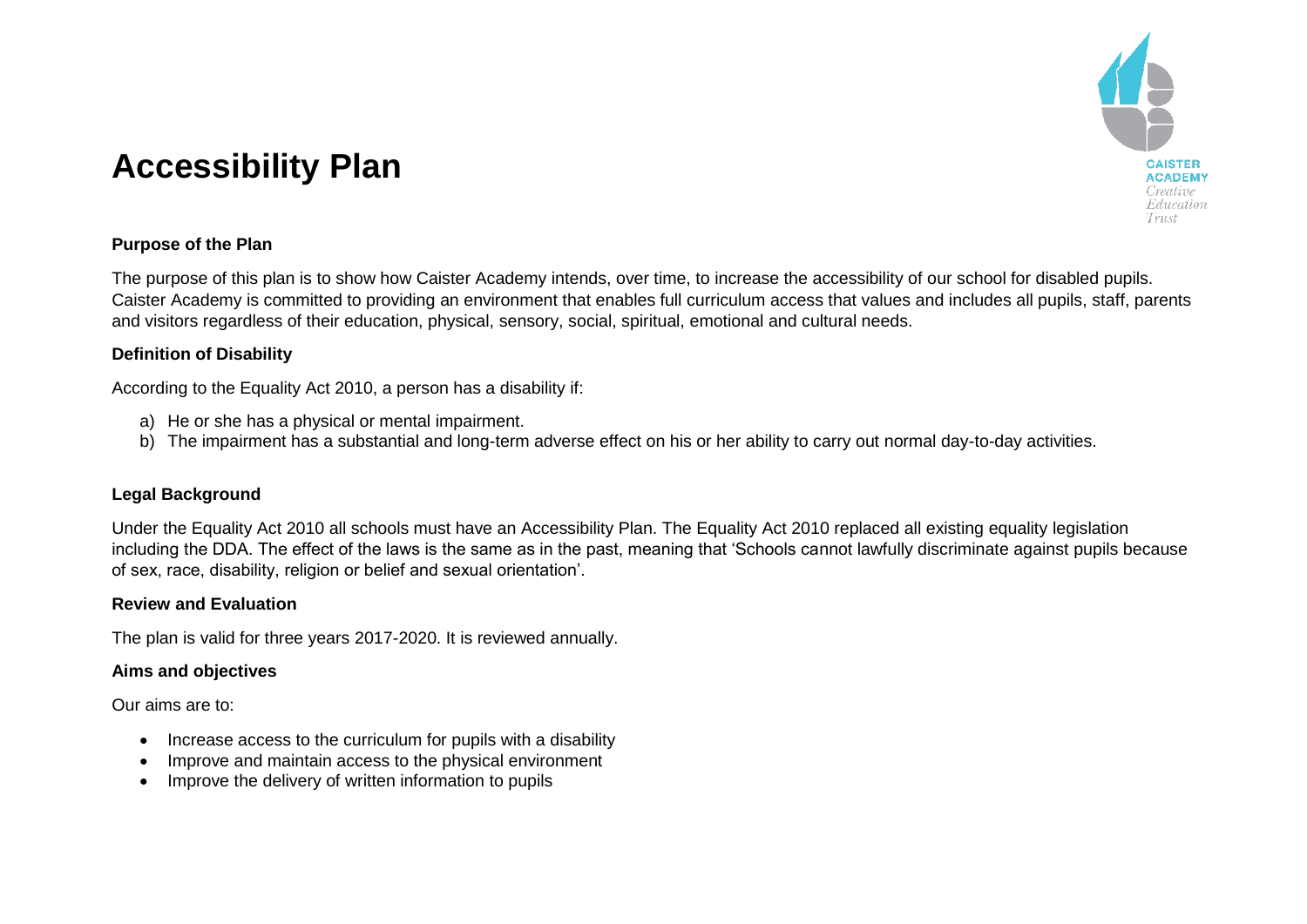

| Aim                                                                      | <b>Objectives</b>                                                                                                                                                           | <b>Actions to be taken</b>                                                                                                                                                                                                        | <b>Person</b><br>responsible | Date to<br>complete<br>actions by | <b>Success criteria</b>                                                                                                                                                                                                                                                                                                                                                               |
|--------------------------------------------------------------------------|-----------------------------------------------------------------------------------------------------------------------------------------------------------------------------|-----------------------------------------------------------------------------------------------------------------------------------------------------------------------------------------------------------------------------------|------------------------------|-----------------------------------|---------------------------------------------------------------------------------------------------------------------------------------------------------------------------------------------------------------------------------------------------------------------------------------------------------------------------------------------------------------------------------------|
| Increase access to<br>the curriculum for<br>pupils with a<br>disability. | Training for specific staff,<br>including medical, to<br>ensure that they are<br>appropriately skilled to<br>meet the diverse needs<br>represented within the<br>community. | Identification of training needs<br>based upon children presently<br>in school.<br>Identification of staff to<br>undertake training.<br>Release time for staff and<br>opportunities to discuss and<br>embed training upon return. | EP                           | <b>July 2020</b>                  | Staff trained to deal with<br>specific pupils' needs and<br>adhere to information on care<br>plans/EHCPs.<br>Feedback from training<br>demonstrates a deeper<br>understanding of specific pupil<br>needs and interventions<br>required.<br>Reasonable adjustments are<br>uniform across the academy.<br>Intervention tracking shows<br>that identified pupils are<br>making progress. |
|                                                                          | Raise level of support and<br>provision for pupils with<br>specific learning needs.                                                                                         | Investment in diagnostic tools<br>to improve identification of<br>pupils.<br>Raising of teacher's<br>awareness through training<br>and support.                                                                                   | EP                           | <b>July 2020</b>                  | Effective use of resources to<br>support pupils identified with<br>specific learning needs.<br>Data for these pupils show<br>increased levels of progress,<br>particularly in reading, writing<br>and mathematics.                                                                                                                                                                    |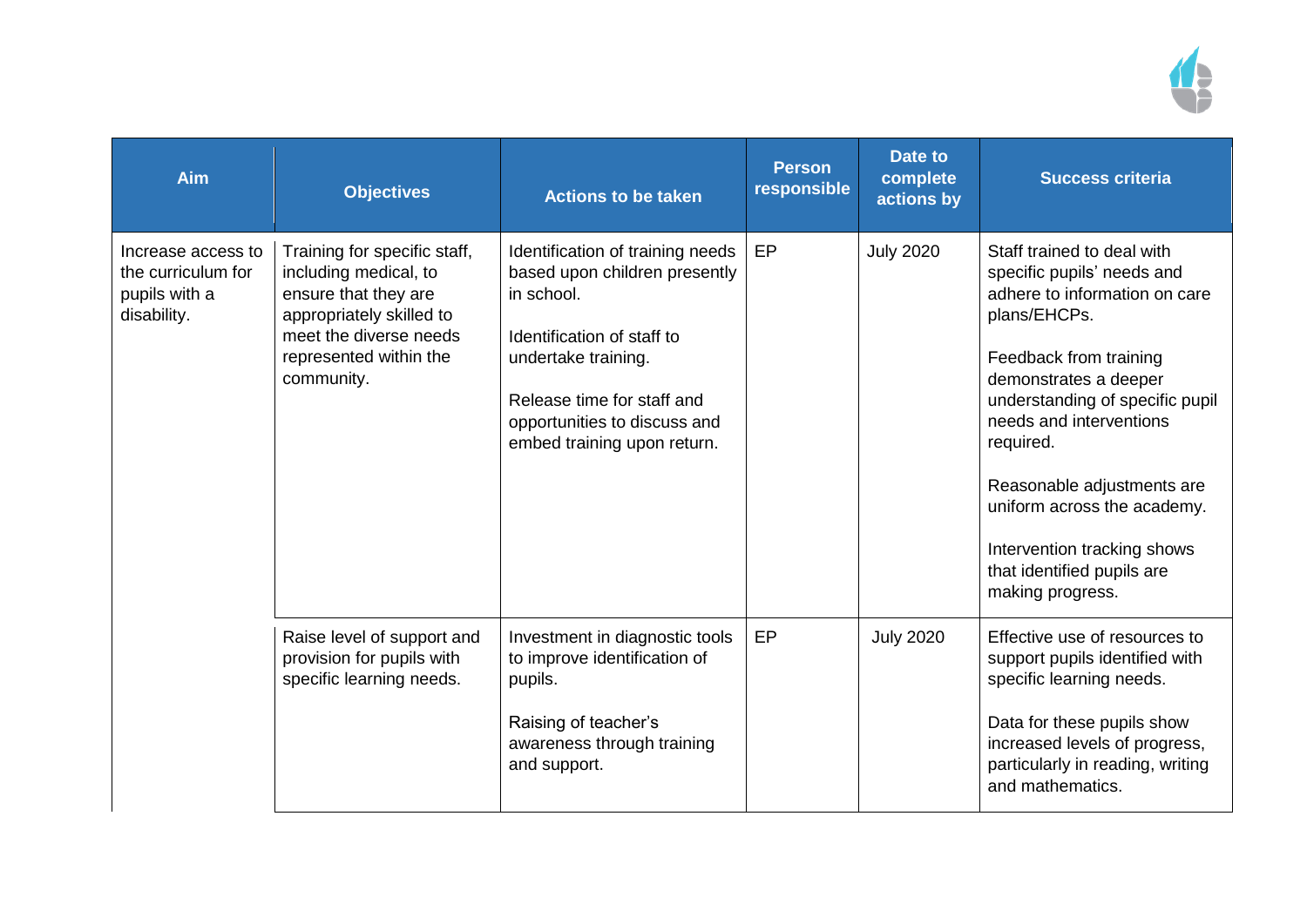

|                                                                   |                                                                                                                                                                                                            | Investment in resources to<br>support pupils with specific<br>learning needs.                                                                                                                      |       |                                |                                                                                                                                                          |
|-------------------------------------------------------------------|------------------------------------------------------------------------------------------------------------------------------------------------------------------------------------------------------------|----------------------------------------------------------------------------------------------------------------------------------------------------------------------------------------------------|-------|--------------------------------|----------------------------------------------------------------------------------------------------------------------------------------------------------|
|                                                                   | Develop the use of specific<br>resources, including<br>innovative materials and<br>technology to enhance the<br>provision for pupils with a<br>variety of physical,<br>emotional and educational<br>needs. | Explore the use of resources<br>to help pupils access learning<br>alongside their peers,<br>including ear defenders,<br>pencil grips, fiddle toys, etc.                                            | EP    | Mar 2020                       | Pupil feedback identifies<br>positive aspects of modified<br>resources/materials across the<br>curriculum.                                               |
| Improve and<br>maintain access to<br>the physical<br>environment. | Audit classroom<br>environments to ensure<br>learning opportunities are<br>maximised for pupils with<br>disabilities, e.g. visual<br>impairments, hearing<br>impairments, other SEND.                      | Classrooms audited for<br>specific disabilities and<br>individuals as appropriate.<br>Development of classrooms<br>reflects need of pupils in class<br>as well as potential<br>unidentified needs. | EP/JE | <b>July 2020</b>               | Changes to classrooms across<br>the school reported to RIB.<br>Pupils, parents, teachers<br>identify positive impact on<br>learning of specific changes. |
|                                                                   | Ensure that the school<br>environment meets the<br>needs of the current pupils.                                                                                                                            | Carry out annual audit of<br>internal and external areas for<br>access and safety based on<br>pupils in school                                                                                     | EP/JE | <b>July 2020</b><br>(on-going) | School site and buildings<br>enable all pupils to have full<br>access to the curriculum and<br>other school activities.                                  |